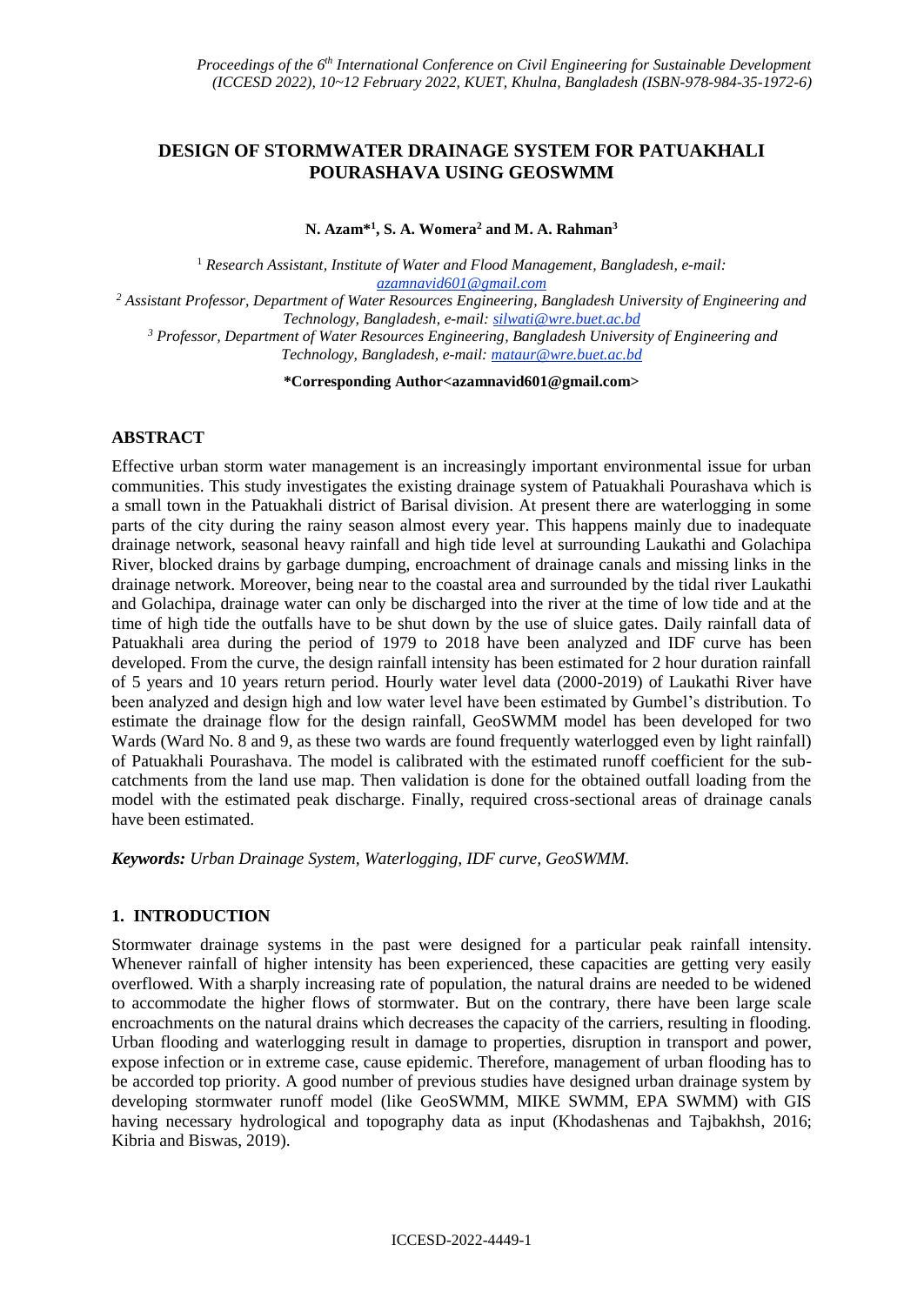Efficient storm water management is required to protect the health of the public, welfare and safety of the public, conservation of water, need to strive for sustainable environment etc. To design a storm water catch basin functional requirements, technical requirements, and social and economic considerations need to be considered (Dieter H, 2013).

A storm water drainage system receives, conveys, and controls storm water runoff from precipitation and snowmelt. A storm water drainage system includes: ditches, culverts, subsurface interceptor drains, roadways, curb and gutters, catch basins, manholes, pipes, attenuation ponds and service lateral lines (EPWDR, 2011).

A major drainage system comprises of the natural streams, manmade streets, channels and ponds. The main purpose is to reduce the risk of loss of life and property damage due to flooding (Needhidasan.S et al., 2013).

Rapid urbanization increases the volume of storm water runoff by increasing the imperviousness of the basin. Managing the drainage system to safely and adequately drain this excess runoff is a major issue. Due to urban growth and and infrastructural development the drainage congestion in Bogra city has increased. A study was performed to assess the drainage condition of Bogra city for 5-year and 10-year return period (Maliha, M. & Khan, S. M., 2017).

Patuakhali Pourashava consisting of nine number of Ward, located near to the coastal prone area, is frequently subjected to high tide flash flood from the surrounding tidal rivers: Laukathi and Golachipa. Also, heavy rainfall during the rainy season easily causes urban floods as major portion of the primary drainage system of the pourashava is blocked, cannot carry the huge volume of storm water. To date, we have not found any recent study which comprehensively investigates the drainage system of Patuakhali Pourashava to solve out the existing problems. Therefore, reviewing the existing drainage condition of Patuakhali Pourashava, this study estimates the hydrological parameters (rainfall intensity, river water level) for the study area, then GeoSWMM model has been set up to design drainage system for both 5 years and 10 years return period. Specifically, present study models storm water management of Ward no. 8 and 9 of the Patuakhali Pourashava as these two wards are found frequently waterlogged even by light rainfall. The findings of this work can be useful for designing drainage system and flood mitigation measures in the study area.

## **2. STUDY AREA AND DATA COLLECTION**

Patuakhali Pourashava is in the south western part of Bangladesh. The study area lies between 90º18'30" and 90º21'30" East longitude and 20º20' and 20º22' North latitude (shown in Figure 1). The town has flat landscape with medium high land at its central part. The minimum and maximum ground level varies from 0.06 m to 5.27 m PWD where mean height is 2.25 m PWD. The low-lying areas are mainly comprised of Ward no. 1 and 9. The study area is surrounded by two tidal rivers: Laukathi River in north and Golachipa River in the east. The highest flood level of the bordering rivers is 2.96 m PWD. Patuakhali municipality has one embankment, which is mainly used as road. The embankment is about 3.29 km long and passed through the Ward no. 1, 2 and 3, along the river Golachipa. There are 39 sluice gates installed in the embankment to control discharge of drainage water into river based on the tidal periods. There are good number of khals in Patuakhali municipality. In addition, there are manmade drains, which include unlined canal of 26.55 km length, and lined canal of 9.23 km. The lengths of primary, secondary and tertiary drains are 38.63 km, 6.64 km and 10.36 km respectively. There have been encroachments on the natural drains and also improper disposal of solid waste, including domestic, and commercial waste and dumping of construction debris into the drains also contributes significantly to reducing their capacities. The Land use of the municipality area is mostly comprising of residential buildings (about 38.85% of the total) followed by agricultural land use (about 21.68% of the total).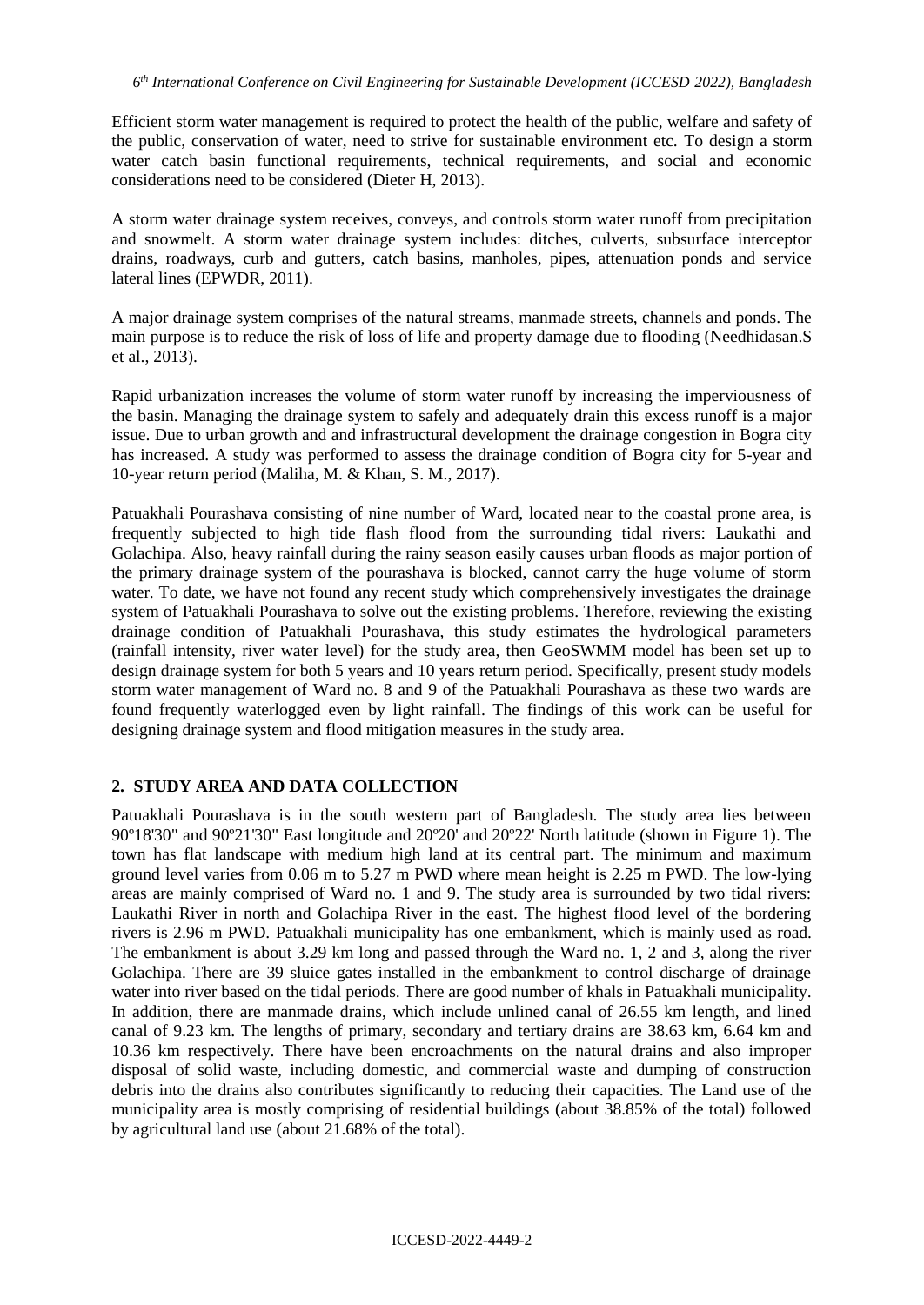For this study, data of elevation, drainage and land use of Patuakhali Pourashava are collected from LGED and household survey of CTEIP. Data for digital elevation modeling (DEM) is collected by land surveying. For hydrological analysis of the study area, 40 years daily rainfall data from BMD (1979 -2018) and 20 years long hourly water level data (2000-2019) of Laukathi River from BIWTA (station SW 184) are collected.



Figure 1: Study area- Patuakhali Pourashava (source: LGED)

## **3. METHODOLOGY**

Existing condition of the drainage system of Patuakhali Pourashava is investigated by field visits and summarizing information from different sources like LGED and CTEIP. For hydrological analysis, annual maximum rainfall of each year is identified from the data and then frequency analysis of the peak rainfall data are performed by Gumbel's extreme value distribution to find out the probable rainfall magnitude for 5 years and 10 years return periods. To estimate peak outfall by rational method, peak intensity of rainfall is needed. To evaluate the rainfall intensity, Intensity-Duration-Frequency (IDF) curves from the rainfall data are generated for long duration rainfall data ranging from 1 day to 7 days of annual maximum rainfall for different return periods (i.e., T=2, 5, 10, 25, 50, 100 years). As short duration rainfall intensity is required in urban drainage system, Bernard (1932) equation is used to calculate short-duration rainfall intensity for the same return periods to generate IDF curves for short duration rainfall ranging from 10 minutes to 120 minutes duration.

To establish design water level, hourly water levels of Laukathi river is analyzed for 20 years from 2000-2019. To identify the design annual maximum water level, the average of the spring tide high water level and neap tide high water level of each year is identified and then the average of these 20 years is calculated. Similarly, to find out the design minimum water level the average of the spring low water level and neap low water level of each year is taken and then the average of these 20 years is calculated. Tidal range of both spring tide and neap tide of each year is calculated from which the average tidal range is computed for both spring tide and neap tide. Average annual maximum and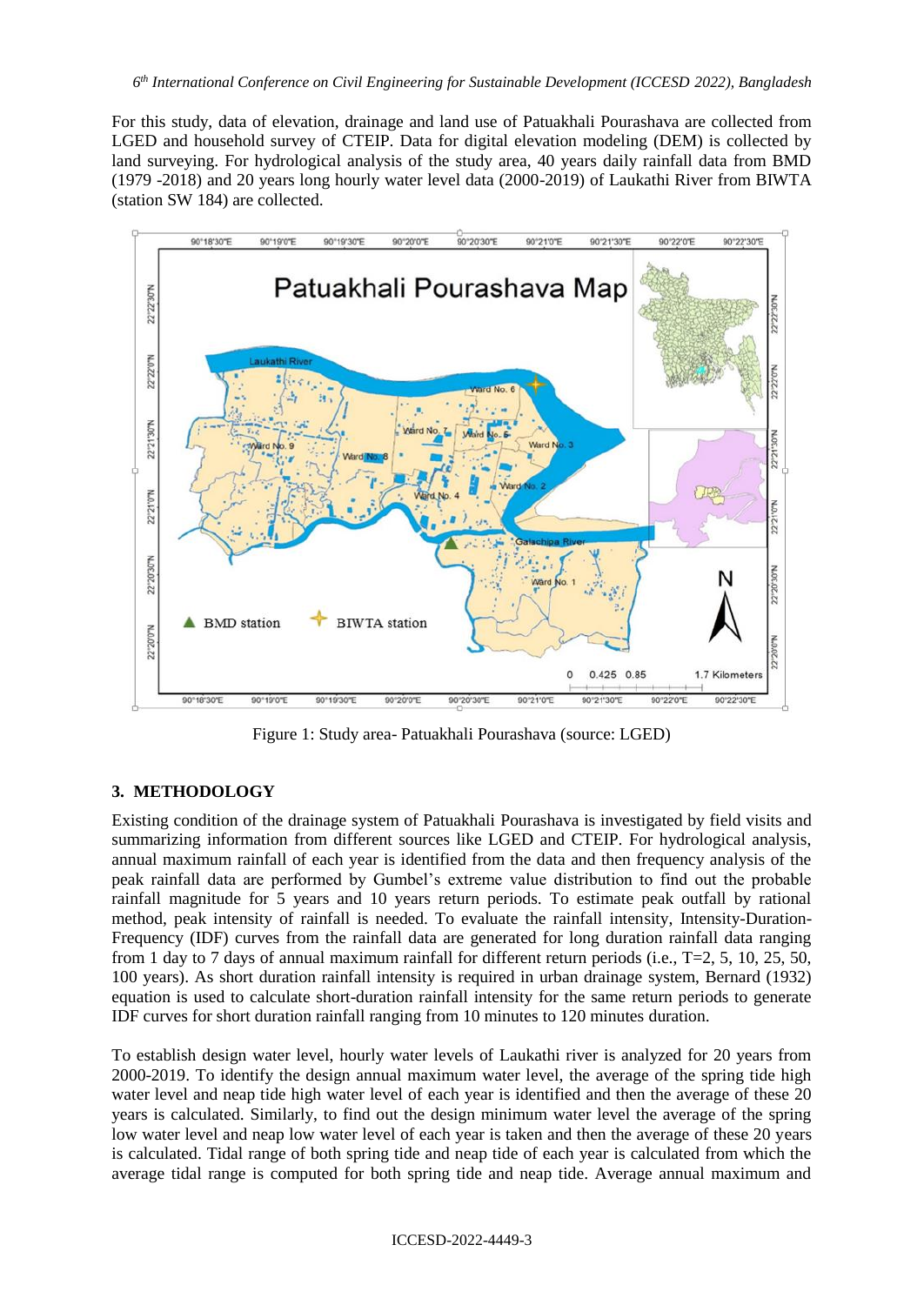minimum water levels (m PWD) for various return periods (i.e.,  $T=2$ , 5, 10, 25, 50, 100 years) are computed by Gumbel's Distribution.

For modeling of the drainage system of the Ward no 8 and 9 of the Pourashava, the rainfall intensity of return period of 5 years and 10 years for a duration of 2 hours are used. According to JICA (1987) report, daily rainfall data is distributed to 4 hourly rainfall data and used in the model. Design tidal water levels are selected as average annual maximum tidal range of 50 years return period. DEM file is created in ArcGIS from the elevation data collected by land surveying. The study area has been delineated into 10 sub-catchments and 15 streams and 6 outlet points from the sub-catchments are delineated (shown in Figure 2). At the outfalls design water level data is given as boundary condition of the model to consider the effects of tidal river Laukathi. Manning's N for impervious and pervious areas is assumed to be 0.024 and 0.15 respectively. The model is calibrated with the estimated runoff coefficient for the sub-catchments from the land use map. The value of the outfall loading has been validated with the help of rational method of discharge calculation.



Figure 2: Delineated Watershed in GeoSWMM for Ward no. 8 and 9 of Patuakhali Pourashava

### **4. RESULTS AND DISCUSSIONS**

#### **4.1 Investigation of existing drainage system of Patuakhali Pourashava**

The key findings from the field visit are that the existing cross-sections of the drainage canals are not enough for the passage of drainage water. About 82% of the households' have local drains of which 14% is not connected to main drainage lines. About 22% of local drains and 17 % of main drains are more than half full containing silt, solid waste or vegetation. Approximately 32% of households suffer urban flood every year and about 17% of households suffer from frequent waterlogging up to 7 times a year. The causes of water logging problem are mainly due to inadequate drainage network, seasonal submergence due to heavy rainfall and high tide level at surrounding Laukathi and Golachipa River, blocked drains by garbage dumping, encroachment of drainage canals and missing links in the drainage network in all wards. The pictures taken during the field visits expose these situations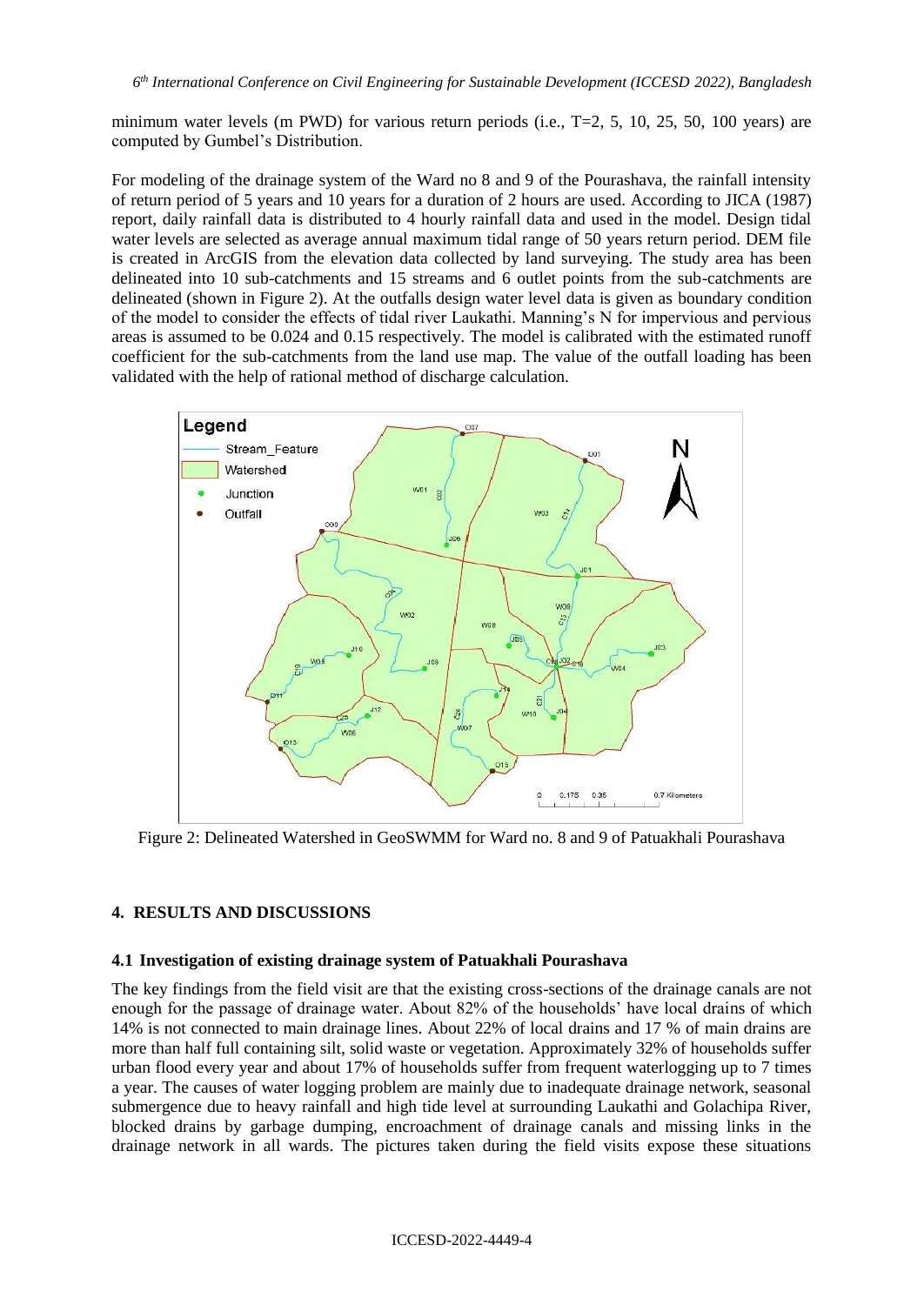(Figure 3). It shows the water logging map of Patuakhali Pourashava where both the east (Ward no. 8 and 9) and west side (ward no. 1) of the study area are found as waterlogged even by light rainfall.



Figure 3: Conditions of drainage system: encroachment (left) and garbage dumping (right) (source: Field visit in December 2019)

## **4.2 Estimation of hydrological parameters for designing drainage system of Patuakhali Pourashava**

### **4.2.1 Estimation of design rainfall intensity**

Figure 4 shows 1-day annual maximum rainfall data from 1979 to 2018. Intensity-Duration-Frequency (IDF) curves from maximum rainfall values of 1-day to 7-days are developed for the 6 different return periods  $(T=2, 5, 10, 25, 50, 100$  years). Long duration IDF curves are converted to shorter duration IDF curves (10 minutes to 120 minutes) by using Bernard equation. Figure 5 shows IDF curves for various return periods (i.e., T=2, 5, 10, 25, 50, 100 years) for both longer and shorter durations.



Figure 4: Maximum daily rainfall (mm) of Patuakhali (1979-2018)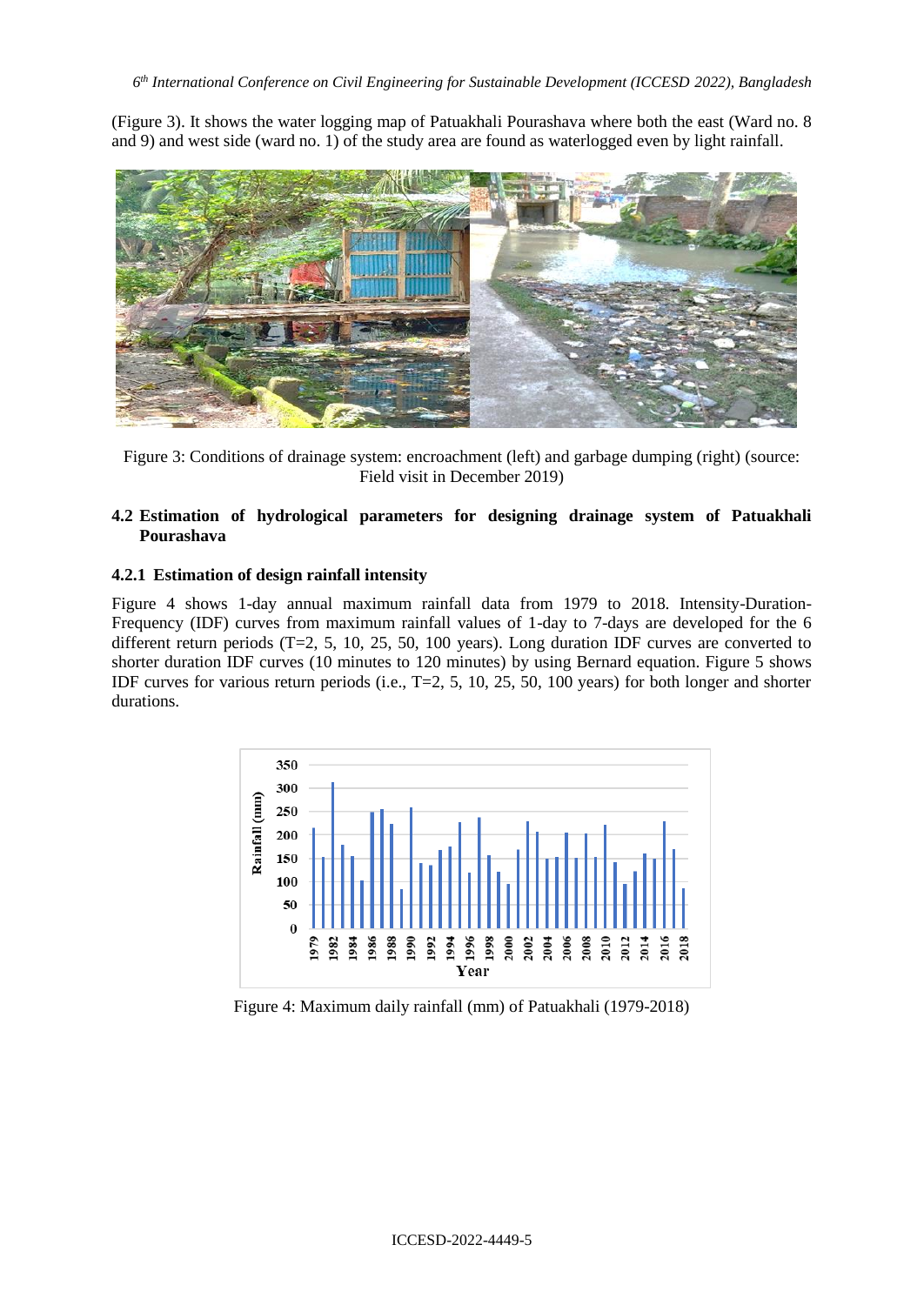

Figure 5: IDF curves for rainfall at Patuakhali for longer and shorter duration

#### **4.2.2 Estimation of design water level data**

Analysis of historical hourly water levels (2000-2019) of tidal river Laukathi shows that the maximum, average and minimum water levels are 2.7 mPWD, 0.46 mPWD and -1.2 mPWD respectively. Average annual maximum and minimum water levels for various return periods (i.e., T=2, 5, 10, 25, 50, 100 years) are computed by Gumbel's Distribution. For 50 years return period, annual maximum and minimum water level are identified as 2.15 m PWD and -0.7 m PWD. Figure 6 represents the average tidal range of Laukathi River for 50-year return period which is used as design water levels.



Figure 6: Average tidal range of Laukathi River for 50-year return period

### **4.3 Designing Drainage System of Ward no. 8 and 9 of Patuakhali Pourashava Using GeoSWMM**

This study develops a GeoSWMM model to determine the sub-catchment runoff of the Ward no. 8 and 9 of the Pourashava. The model is calibrated for runoff coefficients of 10 different catchments that come in the range of  $0.502 - 0.565$  which is in good agreement with the runoff coefficients estimated using the land use map which lies in the range of 0.500-0.565 (Figure 7). For validating the model, peak discharge obtained from rational method for 5-year 1-hour rainfall is 34.815 m3/s whereas from the simulated model, total outfall discharge is found as 37.369 m3/s which shows good agreement between the two results.

At different nodes such as junctions, outfalls and dividers, obtained results from the model simulation are water depth, stored water volume, total inflow, average velocity, etc. The peak storage observed for 5-year return period is 39,433.69 m3 and 10-year return period is 44,733.51 m3. The peak runoff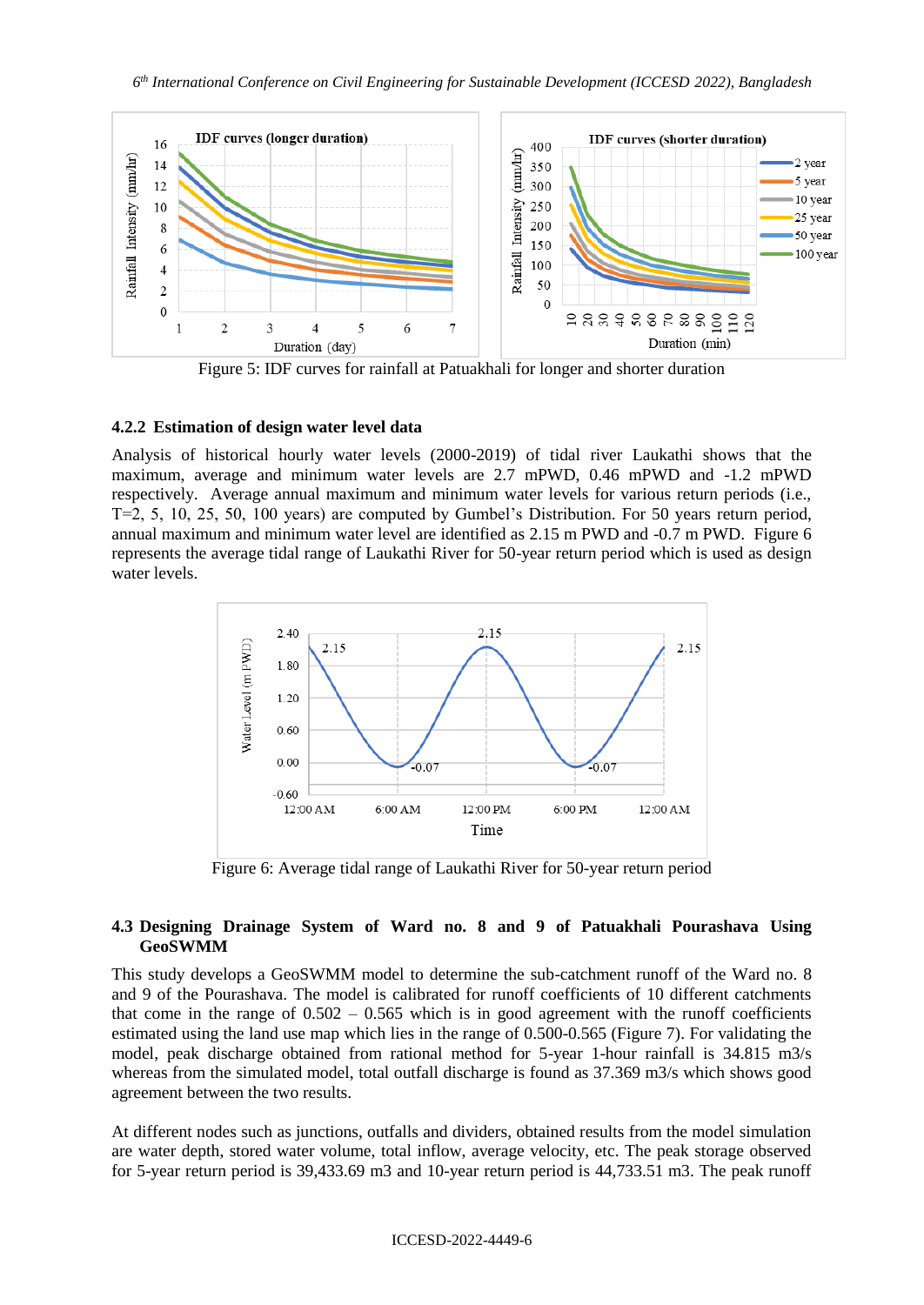for 5-year return period is 21.35 m3/s and for 10-year return period is 25.83 m3/s. Stream crosssections are calculated from continuity equation having velocity as 0.8 m/s (non-silting, non-scouring velocity).



Figure 7: Existing Land use map of Patuakhali Pourashava (Source: LGED report)

Table 1 shows required drainage cross-sections in Patuakhali Pourashava based upon 2-hour duration rainfall for return periods of 5 years and 10 years respectively. Being a small modeled area (3.99 km2) design cross-sections are almost similar for both 5 years and 10 years return period.

|                                              |                               | Return period, $T = 5$ years      |                           | Return period, $T = 10$ years     |                           |  |  |
|----------------------------------------------|-------------------------------|-----------------------------------|---------------------------|-----------------------------------|---------------------------|--|--|
| <b>Stream</b><br>(Fig. 2)<br>CO <sub>2</sub> | Velocity,<br>$V$ (m/s)<br>0.8 | Discharge,<br>$Q(m^3/s)$<br>5.282 | Area,<br>$A(m^2)$<br>6.60 | Discharge,<br>$Q(m^3/s)$<br>5.282 | Area,<br>$A(m^2)$<br>6.60 |  |  |
| C <sub>04</sub>                              | 0.8                           | 5.752                             | 7.19                      | 5.752                             | 7.19                      |  |  |
| C14                                          | 0.8                           | 9.282                             | 11.60                     | 11.306                            | 14.13                     |  |  |
| C16                                          | 0.8                           | 3.081                             | 3.85                      | 3.081                             | 3.85                      |  |  |
| C18                                          | 0.8                           | 7.567                             | 9.45                      | 7.567                             | 9.45                      |  |  |
| C19                                          | 0.8                           | 6.229                             | 7.78                      | 6.229                             | 7.78                      |  |  |
| C <sub>21</sub>                              | 0.8                           | 3.615                             | 4.51                      | 3.615                             | 4.51                      |  |  |
| C <sub>25</sub>                              | 0.8                           | 6.282                             | 7.85                      | 6.282                             | 7.85                      |  |  |
| C <sub>26</sub>                              | 0.8                           | 4.542                             | 5.67                      | 4.542                             | 5.67                      |  |  |
| C15                                          | 0.8                           | 7.229                             | 9.03                      | 7.504                             | 9.38                      |  |  |

|  | Table 1: Design Drainage Cross sections for Return Period, T= 5 years and 10 years |  |  |  |  |  |
|--|------------------------------------------------------------------------------------|--|--|--|--|--|
|  |                                                                                    |  |  |  |  |  |

#### **5. CONCLUSION**

The storm drainage system of Patuakhali Pourashava has been analyzed in the present study. The condition of the existing drainage networks is inadequate to dispose of the runoff as a result the lower part of the study area is facing flooding and water logging every year. The drains are chocked due to